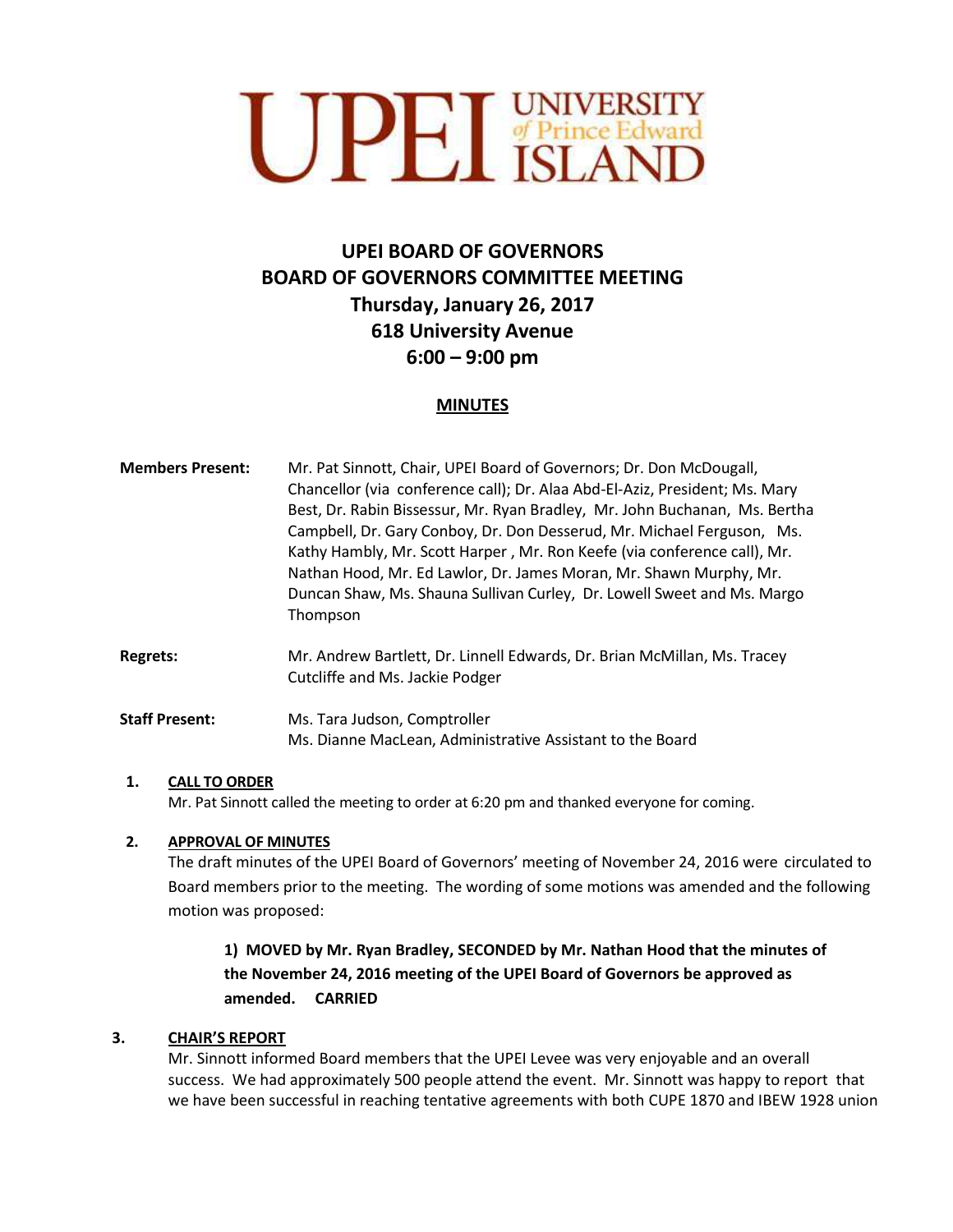groups. Project Beacon is proceeding along nicely and management is currently looking at a strategic plan review to encompass the next five years, 2019-2024.

#### **4. PRESIDENT'S REPORT**

President Abd-El-Aziz provided Board members with a written report but highlighted the following items as well:

a) Ratification of both the CUPE 1870 and IBEW 1928 collective agreements

b) Budget planning has begun for the next three years (2017-2018, 2018-2019 and 2019-2020). The President indicated that he's met with his VPs and Deans to start the process.

c) The President informed Board members that although we had a 2.7 % increase in enrollment numbers this year, we are striving to improve on this for the coming year.

#### **5. STUDENT UNION REPORT**

Mr. Nathan Hood informed Board members the Student Union's advocacy asks have been reflected in Federal and Provincial committee reports. Provincially, the Standing Committee on Education and Economic Development's fall 2016 report included the following Student Union asks:

- i) Making forms of student assistance more effective for the students who need it the most.
- ii) Examining the potential for an Open Educational Resource project here in PEI, similar to the Open Textbook Project in British Columbia.
- iii) Working to create more paid co-op and internship opportunities that will enable students to better integrate to the workforce upon graduation.

On the federal level, the Student Union asks were included in the Standing Committee on Finance's report, including:

- i) That in relation to the federal portion of any loan, the Government of Canada establish a sixmonth, interest-free grace period for those accessing the Canada Student Loans Program.
- ii) That the Government of Canada reviews the Post-Secondary Student Support Program to ensure that it is as efficient as possible, and that it is resulting in the maximum amount of student success and motivation. As well, the Government should remove the 2% funding cap in an effort to address the program backlog in relation to Inuit, Métis and First Nations students.
- iii) That the Government of Canada invests in reconciliation education at postsecondary institutions that request such education.

Although their inclusion is not a guarantee to be implemented, it is encouraging to see that they are being considered by government. We will continue to meet with the government on some of these issues as the year continues.

Mr. Hood also reported that the past Student Union president and former Board of Governors member Dana Kenny was selected as one of the new members of the Prime Minister's Youth Council for a two-year term.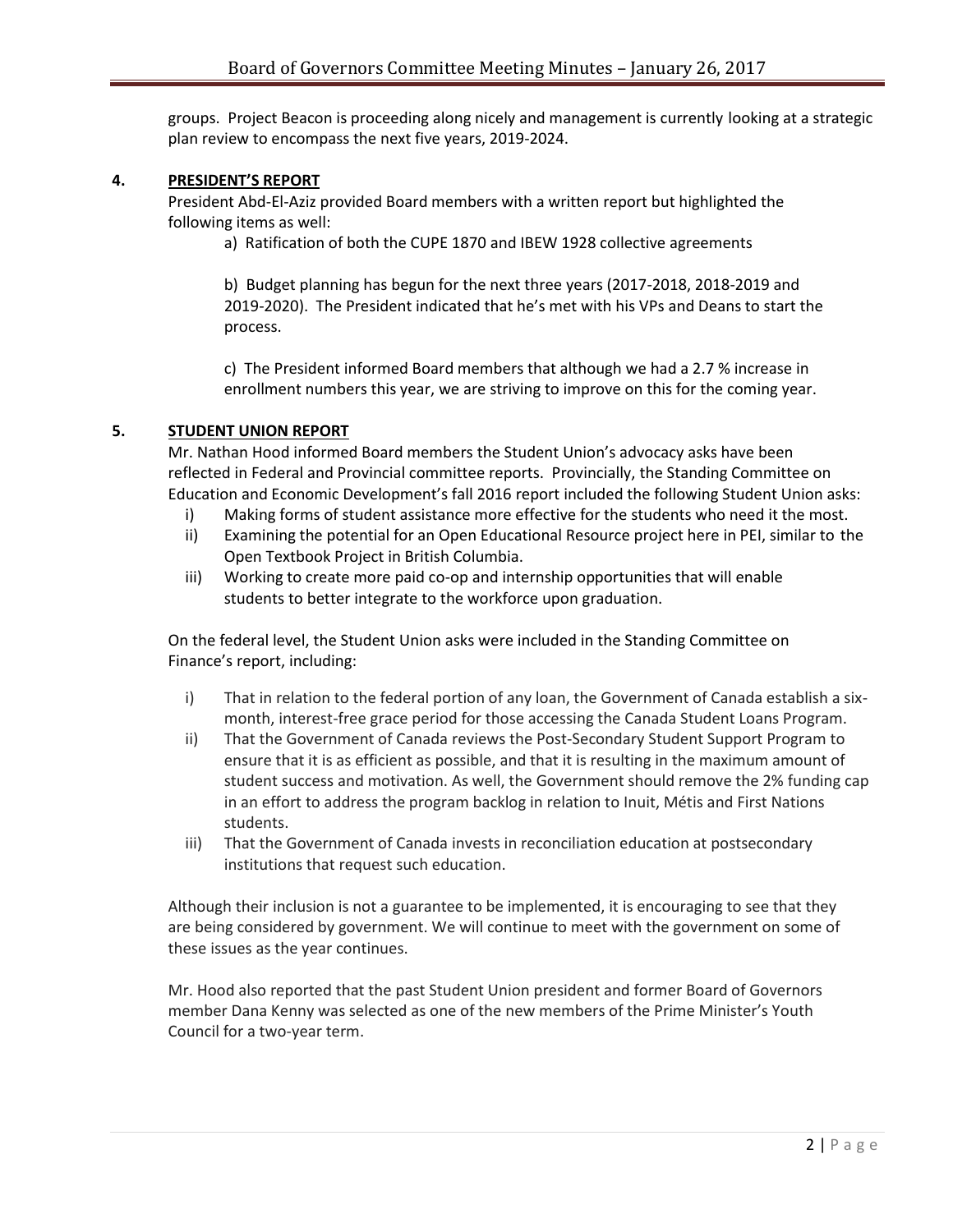#### **6. SENATE REPORT TO THE BOARD**

President Abd-El-Aziz provided the report on behalf of Mr. Linnell Edwards. The Senate Committee met only once since the last Board meeting and that was on January 13, 2017. Three main items were discussed at Senate and they are noted below:

- 1) A request to change the name of the School of Business to the Faculty of Business was received and approved by Senate.
- 2) The Honorary Degree Committee submitted four names for consideration for the award and all were approved by Senate.
- 3) Senators were given an update on the status of the Search for Vice President Academic and Research.

The next meeting of Senate is scheduled for February 10, 2017.

#### **7. E-VOTE SUMMARY**

Mr. Pat Sinnott reported that in late December, the Board Human Resources Committee participated in an E-vote and recommended that the UPEI Board of Governors approve the following three appointments:

- **Dr. Oriana Raab**, Department of Companion Animals, Faculty of Veterinary Medicine, probationary tenure-track appointment, Assistant Professor, Step 5; effective March 13, 2017.
- **Dr. Noel Clancey**, Department of Pathology & Microbiology, Faculty of Veterinary Medicine, probationary tenure-track appointment, Assistant Professor, Step 6, effective June 1, 2017.
- **Dr. Martha Annie Mellish**, Department of Health Management, Faculty of Veterinary Medicine, term appointment, Assistant Professor, step 4, effective March 20, 2017 to March 19, 2020.

The Board of Governors then participated in an E-vote on December 21, 2016, and 24/26 Board members approved the following motion. (Two members did not vote.)

**That the UPEI Board of Governors approve the hiring of Dr. Oriana Raab, Department of Companion Animals; Dr. Noel Clancey, Department of Pathology & Microbiology; and Dr. Martha Annie Mellish, Department of Health Management as presented.** 

#### **8. BOARD COMMITTEES' UPDATES**

a) Finance and Audit Committee: Mr. Ron Keefe reported that the Finance and Audit Committee met on January 16<sup>th</sup>.

- i) Project Beacon Mr. Keefe noted that this project is still on time and on budget. There are a few delays related to implementation, but the Finance and Audit Committee supported the rationale behind this. Student Services rollout is planned for February 6<sup>th</sup>, and the Payroll rollout is scheduled for May  $1<sup>st</sup>$ , 2017.
- ii) Budget Process Mr. Keefe reported that a preliminary discussion took place around the budget process for the next three years.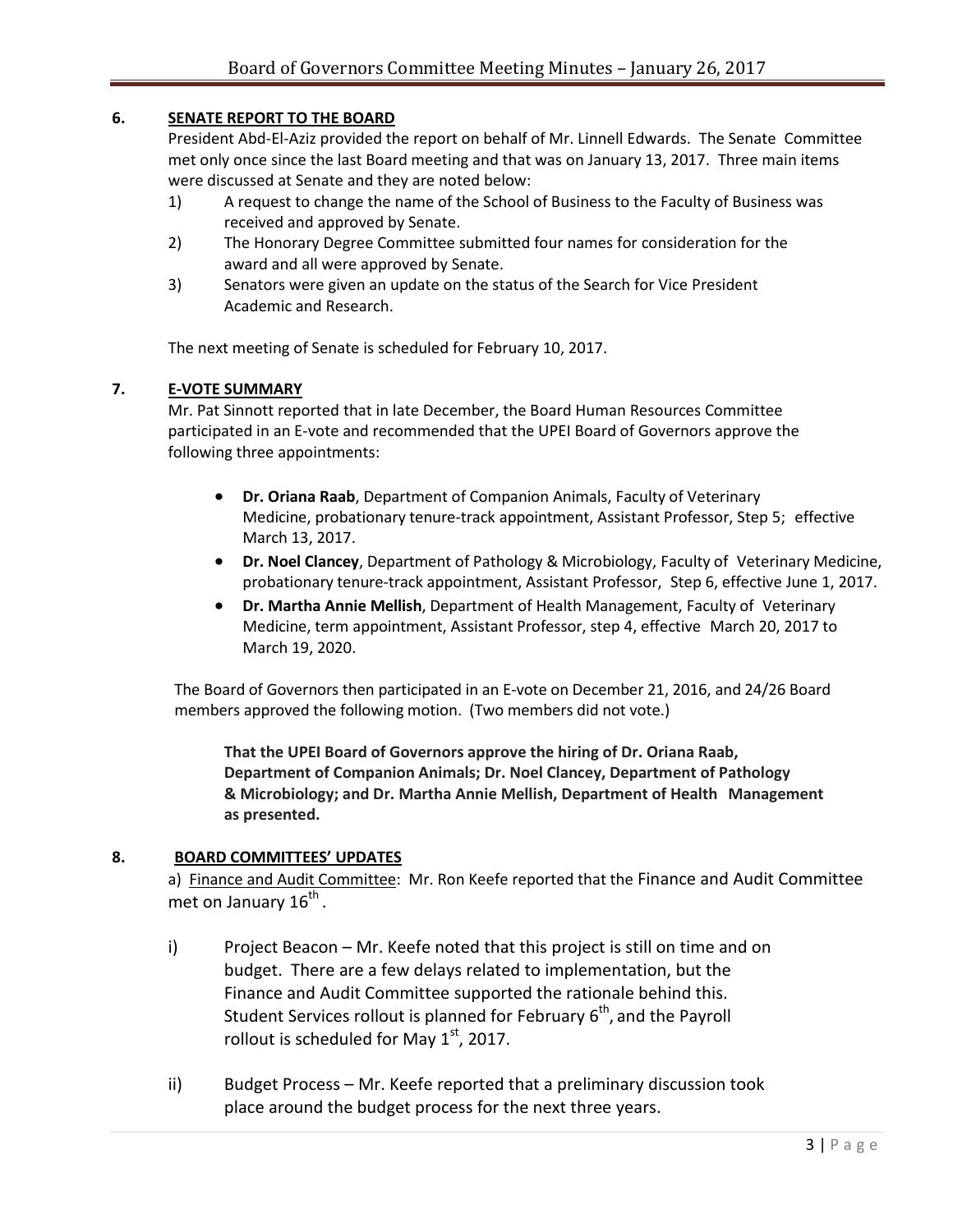- iii) Travel Expenses Policy Mr. Keefe indicated that minor revisions were made to the current Travel Expenses Policy, and the policy was presented for approval. The following motion was proposed:
	- **2) MOVED by Mr. Ron Keefe, SECONDED by Mr. Ed Lawlor that the UPEI Board of Governors approves the amended Travel Expenses Policy as presented and recommended by the Board Finance and Audit Committee. CARRIED**
- iv) F&A Committee mandate was reviewed and revised.The mandate now includes details around the internal audit and other minor details have been revised and/or added.

### **3) MOVED by Mr. Ron Keefe, SECONDED by Mr. Duncan Shaw that the UPEI Board of Governors approves the Finance and Audit Committee mandate as presented and recommended by the Board Finance and Audit Committee. CARRIED**

b) Development, FR and ER Committee: Mr. Duncan Shaw reported that the Committee met on January 9, 2017. The Inspire Campaign has now raised \$36, 824, 937.12 of its projected goal of \$50M. He indicated that the Development and Alumni Affairs office is very focused on improving alumni engagement and seem to be making great strides in this regard. The Communications and Marketing Department are very focused on student recruitment and retention and are using various forms of social media to reach out to students. Mr. Shaw also noted that the Committee has reviewed and updated their mandate and the following motion was proposed:

**4) MOVED by Mr. Duncan Shaw, SECONDED by Ms. Kathy Hambly that the UPEI Board of Governors approves the Development, Fundraising, and External Relations Committee mandate as presented and recommended by the Board Development, FR and ER Committee. CARRIED**

c) Governance and Appeals Committee: Mr. Shawn Murphy informed Board members that we haven't secured anyone yet for the position of Policy Officer. President Abd-El-Aziz alluded to the fact that they hope to have someone in place soon, as the implementation of the "Access to Information..." policy is scheduled for May  $1<sup>st</sup>$  and training will be required prior to that date. Mr. Murphy also noted that the Annual Board Retreat is scheduled for Friday, May 26<sup>th</sup>. It will be an allday event and an agenda is currently being prepared.

The Tobacco Use policy was vetted by the Governance and Appeals Committee and is now recommended for Board approval. A great number of stakeholders were consulted and were in agreement to move to a non-smoking campus. The policy stipulates this with an effective date of September 1, 2017. A promotion campaign will be issued prior to that date. After some discussion, the following motion was proposed:

**5) MOVED by Mr. Shawn Murphy, SECONDED by Dr. Don Desserud that the UPEI Board of Governors approves the Tobacco Use policy as presented and as recommended by the Governance and Appeals Committee. CARRIED**